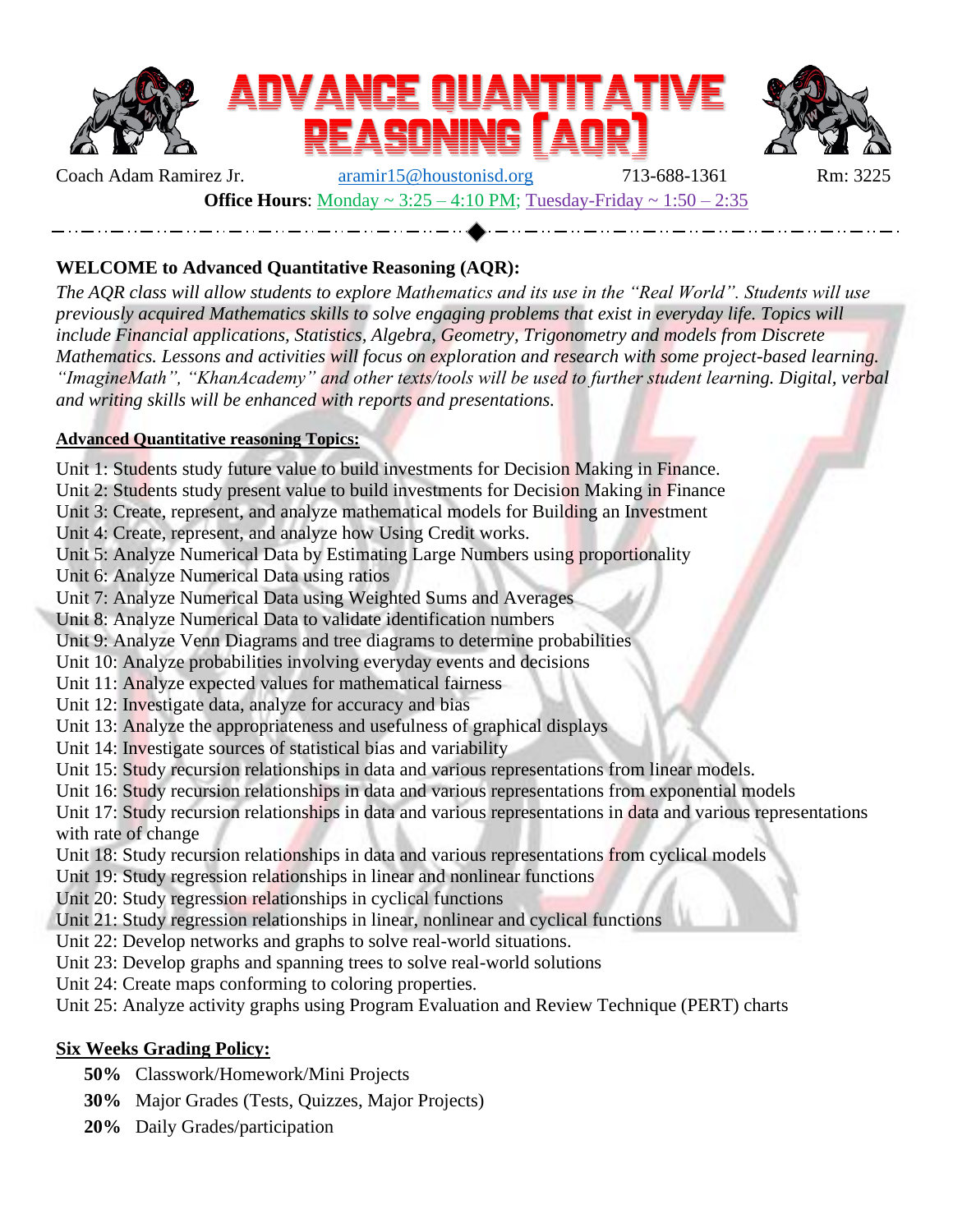## **Re-Test Policy:**

- 1. Parent and student signatures are required on original test.
- 2. **One (1)** Tutorial session is required prior to re-test.
- 3. Re-test must occur **within ONE week** of the return of the original test.

#### **Homework:**

**Expect to have AT LEAST 5 homework assignments per cycle and at least 1 mini and 1 major project per semester.** Attempt ALL assignments and put forth your best student scholar effort. SHOW work as appropriate and when applicable – "*No work, no credit*" (NWNC). Attempting all in-class and homework problems as well working on projects as appropriate will have a positive correlation with higher quiz and test grades. *Any work not turned in will result in a zero and will have a detrimental impact to students' grade*.

# **Absences:**

If you are absent, **it is your responsibility** to discuss make-up work with your teacher.

- 1. If you are absent the day an assignment is **due**, it must be turned in the first day you return.
- 2. If you are absent the day an assignment is **assigned**, it will be due the following day you return to class after the assignment is received.

## **Class Materials:**

Each student must maintain an AQR notebook for study and documentation. Every student must bring a fully charged laptop to the class every day. All returned work should be placed in the notebook within the specific section, not loosely in binder or backpack. The supplies needed are:

| 1. Three-ring binder $w$ paper | 4. Colored markers/highlighter (optional)              |
|--------------------------------|--------------------------------------------------------|
| 2. Or Spiral Notebook          | 5. Fully Charged Laptop                                |
| 3. $#2$ pencils                | 6. TI-82+/Scientific Calculator (optional; not needed) |

**Note:** If you know that you will have difficulty acquiring these materials, please notify me IMMEDIATELY. Do not wait! We will come up with a solution for you to obtain the required supplies in a reasonable amount of time.

#### **Classroom Projects:**

A major project and some minor projects will be assigned each semester. Projects are group or individual depending on the topic. Students will be awarded a Major grade for the projects

#### **Calculator:**

A TI-84 Plus will be used in the classroom. A classroom set of calculators may be used while in class – each one assigned by number. Students may also be encouraged to download the calculator app on their laptop.